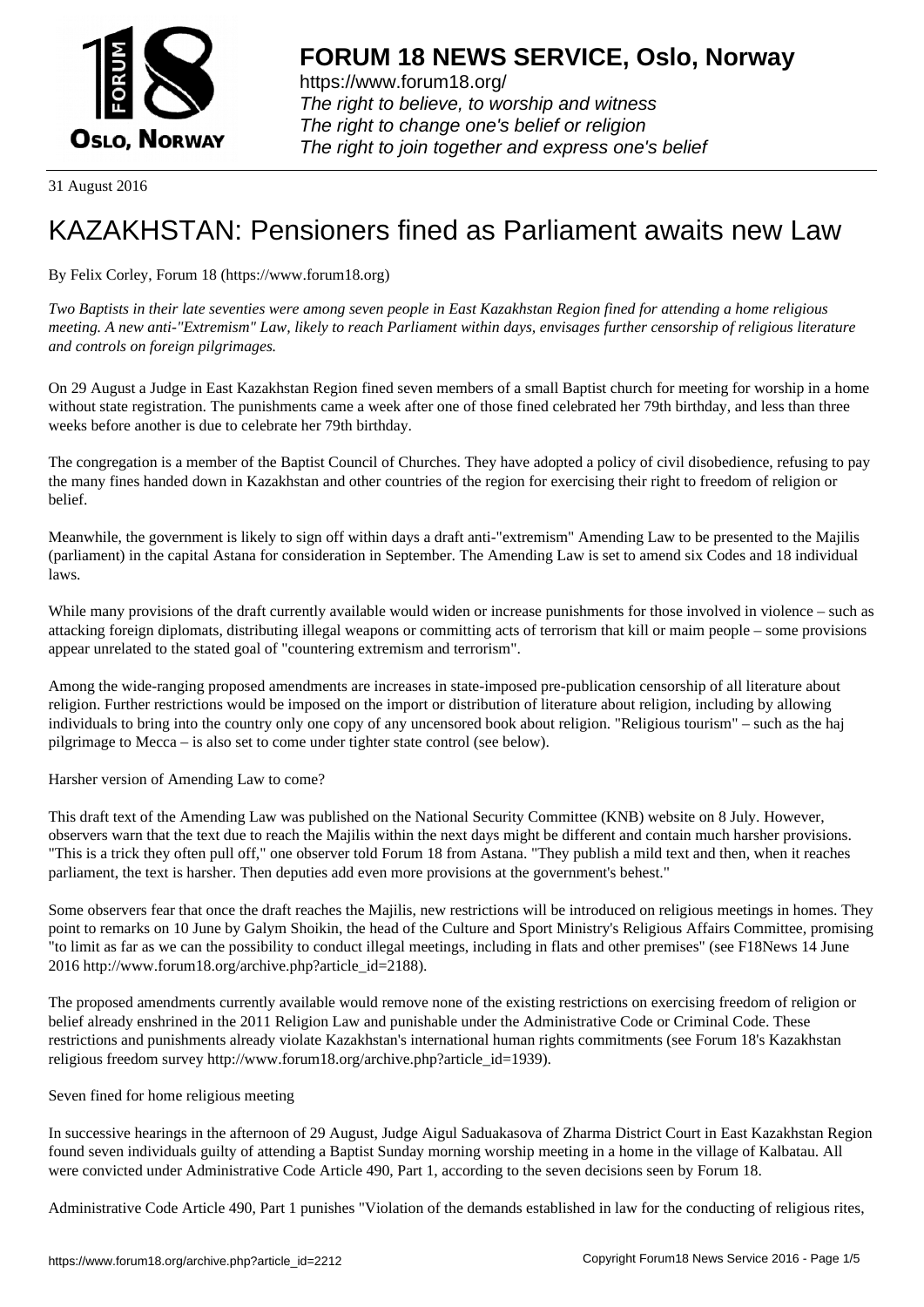literature and other materials of religious content (designation) and objects of religious significance; and building of places of worship and changing the designation of buildings into places of worship" with fines for individuals of 50 Monthly Financial Indicators (MFIs).

A fine of 50 MFIs is currently 106,050 Tenge (2,600 Norwegian Kroner, 280 Euros or 310 US Dollars). This represents nearly a month's average wages for a person in work.

Judge Saduakasova handed down the maximum fine of 50 MFIs each on Yevgeny Seleznev and the home owner Yakov Frizen. She handed down reduced fines of 35 MFIs each on the remaining five: 79-year-old Zoya Tabolina, 78-year-old Olga Berimets, Natalya Kvach, Nina Gurzhueva and Snezhana Bondarenko.

In the cases of Tabolina and Berimets, fines were reduced because of their "advanced age and material situation" and, additionally in Tabolina's case, her "state of health". Fines were reduced for Bondarenko, Gurzhueva and Kvach because they had children to look after, including a son with disabilities.

The hearings had originally been scheduled for the morning of 25 August (see F18News 18 August 2016 http://www.forum18.org/archive.php?article\_id=2208). However, four of the defendants requested a state-provided lawyer. New hearings for all were thus scheduled for 29 August, with the same state lawyer representing four of the defendants.

The seven defendants each insisted that Article 18 of the International Covenant on Civil and Political Rights (ICCPR), which Kazakhstan ratified in a 2005 Law, protects their right to freedom of religion or belief. However, the Judge ignored the defendants' reference to their internationally-protected human rights.

"The court took no notice of the International Covenant [ICCPR], which Kazakhstan has signed," a fellow Baptist who attended the hearings complained to Forum 18 on 31 August. "All of them will appeal against the punishments."

State-backed anti-"sect" activist helps prosecution

Appearing at each of the seven hearings against the Baptists was Sergei Lebedev, head of the Oskemen-based organisation Unity. He speaks regularly at state-sponsored events criticising "destructive sects". He told the court in each case that the Religion Law requires all religious communities to gain registration. "This Law was adopted with the aim of defending and protecting the interests of citizens of the Republic to prevent the activity of radical religious movements," the court decisions record his remarks in identical wording.

The court decisions do not explain who invited Lebedev to attend the hearings or why. Nor do they record why punishing the seven individuals for meeting for worship in a home would "prevent the activity of radical religious movements".

Lebedev told Forum 18 on 31 August that Zharma District Akimat (administration) Internal Policy Department – which had initiated the prosecutions - had invited him to the court hearings to testify.

Police had similarly invited Lebedev to testify in cases against two Jehovah's Witnesses in Oskemen in November 2015. In the court hearings he condemned Jehovah's Witnesses as "one of the best known and most dangerous contemporary destructive cults". The two women were fined for sharing their faith with others (see F18News 8 February 2016 http://www.forum18.org/archive.php?article\_id=2147).

"Unknown people were singing religious songs"

The court decisions in the case of the Baptists note that at noon on Sunday 7 August, Police responded to an alleged call on the emergency phone number that "unknown people were singing religious songs" at Frizen's home in Kalbatau. Erzhan Donenbayev of the Police's Operational Criminal Division confirmed that an "illegal" religious meeting was being held. He drew up the records of an offence against the seven people on 11 August. That same day, Police also raided a further meeting for worship at Frizen's home (see F18News 18 August 2016 http://www.forum18.org/archive.php?article\_id=2208).

"Don't think it's just Baptists who are fined"

Meirambek Kameshev, who is in charge of supervising local religious communities at Zharma District Akimat's Internal Policy Department, drew up the records of an offence against the seven individuals and appeared in court. He was out of the office when Forum 18 called on 31 August.

However, his colleague – who would not give her name – defended the fines handed down to the seven for meeting for worship. "Everything was done in accordance with the law," she insisted to Forum 18. "They can't meet without registration as they are an illegal organisation. But don't think it's just Baptists who are fined. We fine Muslims and Christians of all sorts."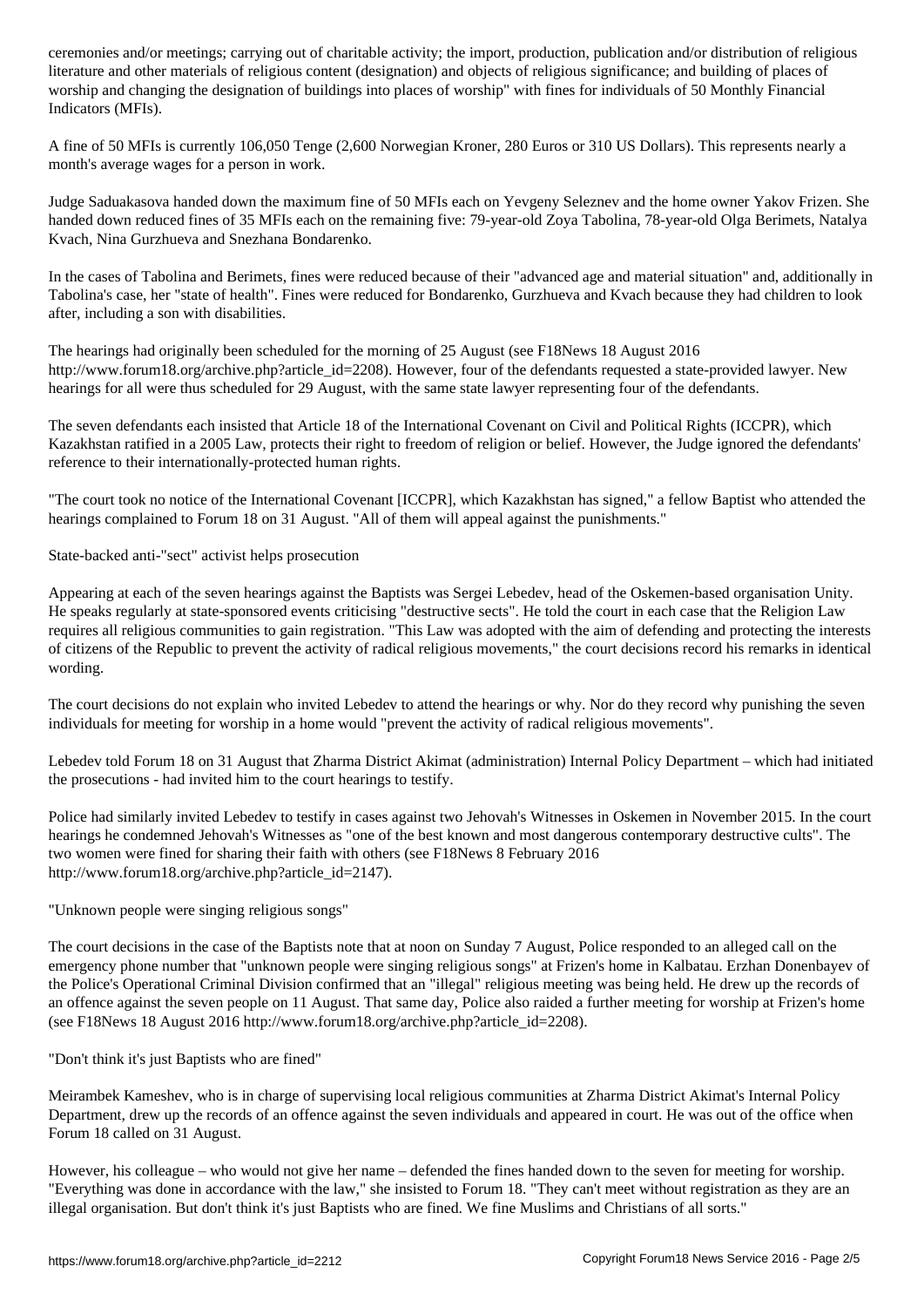The Internal Policy Department of various faith more than  $1$  perturbation faith shadows faith had been fined in  $2$ for distributing religious literature which has not passed through the state censorship. "Many of them were Muslims who were distributing home-made literature without permission." She freely admitted that this represented state censorship. The official refused to give Forum 18 the names of the individuals punished.

More than 25 individuals are known to have been fined in the first half of 2016 for exercising the right to freedom of religion and belief without state permission. The known victims were Muslims, Protestants, Jehovah's Witnesses and commercial traders (see F18News 15 July 2016 http://www.forum18.org/archive.php?article\_id=2199).

Further religious censorship, state interference in foreign religious travel

The draft Law on Amendments and Additions to Various Laws on Questions of Countering Extremism and Terrorism – completed by early July – was published on the KNB secret police website on 8 July. The KNB appears to have drafted the proposed amendments, or at least co-ordinated their drafting. Also published on the KNB website was the draft Decree – to be signed by Prime Minister Karim Masimov - authorising the handing of the Amending Law to the Majilis.

"As of this morning Prime Minister Masimov has not yet signed the Decree to present the amendments to the Majilis," Toleukhan Aitmukhambetov, deputy head of the staff of the Majilis International Relations, Defence and Security Committee, told Forum 18 on 31 August. "The amendments will probably arrive here on 1 September or in the following days." He said the Amending Law is likely to be handed to his Committee, but stressed that this is a decision for a plenary session of the Majilis.

The draft Law currently available includes several proposed amendments which will further restrict the right to freedom of religion or belief. If adopted by the Majilis, the Amending Law would come into force ten days after its official publication.

Asked whether the Amending Law provided by the government to the Majilis will be the version as published by the KNB secret police, Aitmukhambetov said he did not know. "We're still waiting for the text." Asked if the Amending Law will be hastily adopted, as was the case with the new Religion Law in 2011, he responded: "We have our own procedures and these will be followed." He declined to comment on the content of the Amending Law.

Tighter state religious censorship

Of the 18 Laws which the amending Law would change, the 2011 Religion Law would be amended to tighten state controls over producing and distributing literature about religion.

Article 9, Part 3 would be rewritten to declare: "The import into the territory of Kazakhstan of religious literature and informational materials of religious content, with the exception of that dedicated to personal use in one copy of each named title, is carried out only by registered religious associations after receiving a positive conclusion of a religious-studies expert analysis".

If adopted, this amendment would limit to just one the number of copies of any single title anyone wished to import into Kazakhstan without having to submit it for censorship by the Religious Affairs Committee. The current version of this Article does not specify a limit on the number of copies deemed to be for "personal use".

A new Article 9, Part 3-1 would be added: "The production, publication and distribution of religious literature and informational materials of religious content is allowed only after receiving a positive conclusion of a religious-studies expert analysis".

This states more bluntly the situation that currently exists.

"Missionary activity" reworded to "spreading a religious teaching"

Religion Law Article 7, Part 3, which bans the conducting of religious services, meetings and ceremonies in a range of state and commercial buildings, would be re-worded. While previously "missionary activity" was banned in those buildings also, this has now been changed to "activity for spreading a religious teaching".

A proposed amendment to the Administrative Code rewords Article 490, Part 3. The new wording specifying what is punishable reads: "Carrying out activity to spread a religious teaching on the territory of Kazakhstan without registration/re-registration as a missionary, as well as the use by missionaries and other individuals spreading religious teaching, religious literature and informational materials and items of religious significance without a positive conclusion of a religious-studies expert analysis, or the spreading of religious teaching of religious associations unregistered in Kazakhstan".

The previous wording of this provision spoke not of "activity to spread a religious teaching" but simply of "missionary activity". While the new wording might not indicate much change, the Article does now specifically punish not only those registered personally as missionaries but "other individuals" sharing their faith or distributing religious materials.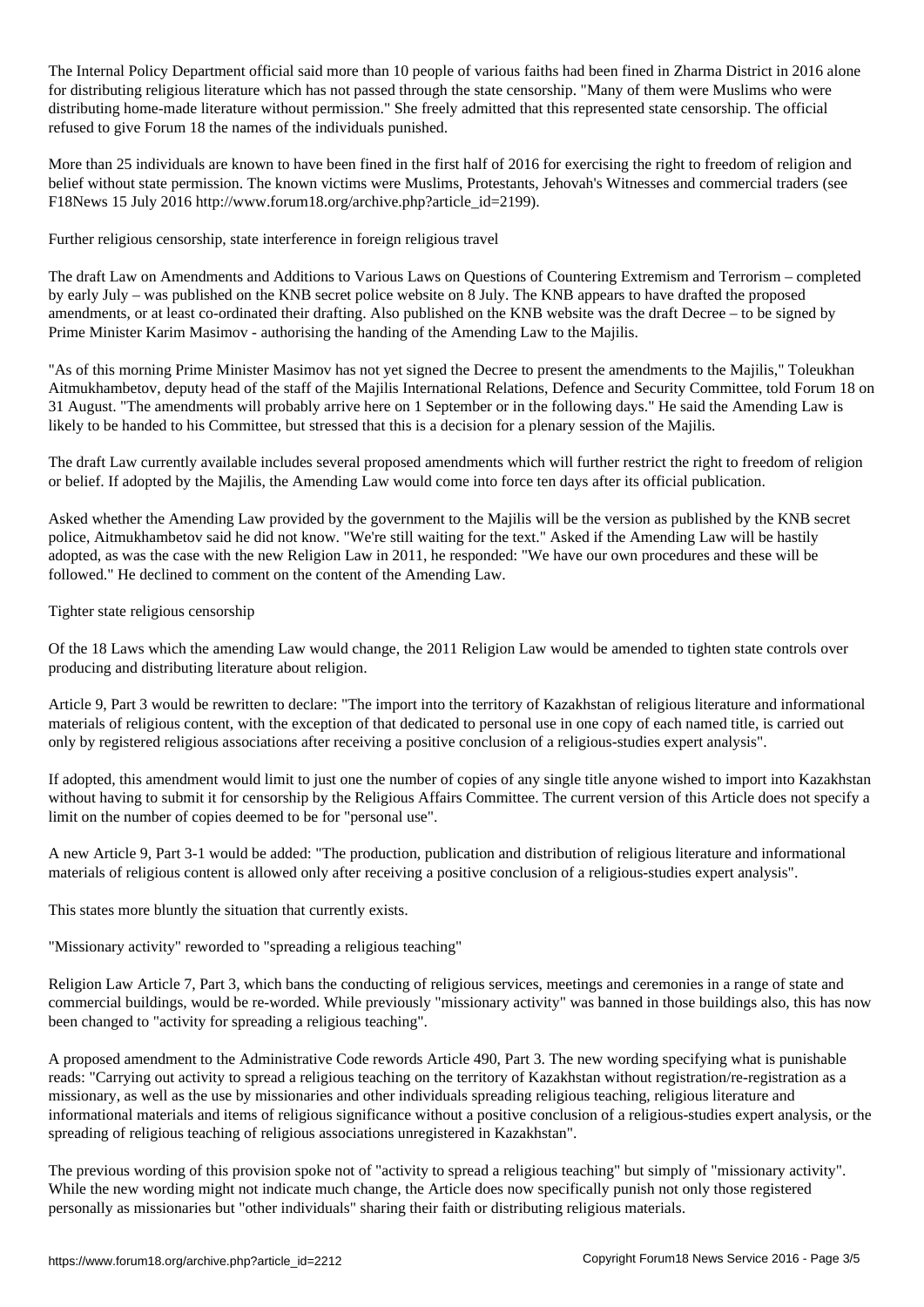Punishment remains a fine of 100 MFIs, plus deportation if the individual punished is a foreign citizen.

## State control over foreign religious travel

Among the 18 Laws the new amendments would amend is the 2001 Tourism Law. An additional Point 20-7 would be added to Article 11, requiring that the state oversight body over foreign tourism, together with the Religious Affairs Committee, agree the procedure for conducting "religious tourism".

This could lead to state control over, for example, Muslims wanting to go on the haj or umra pilgrimages to Mecca. While the haj pilgrimage in particular might be easy for the state to control, it remains unclear how the state could control individuals travelling abroad to visit holy sites.

This was one of the changes promised by Culture and Sport Minister Arystanbek Mukhamediuli in his remarks to a government meeting on 19 July (see F18News 22 July 2016 http://www.forum18.org/archive.php?article\_id=2201).

State controls already exist on sending people abroad for religious study. Under Article 27, Part 15 of the Licensing Law, religious organisations which send people abroad for study in religious educational institutions require a state licence (see Forum 18's Kazakhstan religious freedom survey http://www.forum18.org/archive.php?article\_id=1939).

## Foreigners

An addition to Article 7 of the 2011 Migration Law, a new Part 6-1, would ban foreign members of organisations banned in Kazakhstan from applying for legal residence. While many of the banned organisations are violent, one of them – the Muslim missionary movement Tabligh Jamaat – does not appear to have been involved in any violence or deprivation of the human rights of others.

Despite this, 30 alleged Tabligh Jamaat adherents (all of them Kazakh citizens) are known to have been given criminal convictions since December 2014. Of these, 19 were given prison terms (see F18News 22 July 2016 http://www.forum18.org/archive.php?article\_id=2201).

Presidential order to adopt new restrictions

Following killings in the north-western city of Aktobe [Aqtobe] on 5 June, President Nursultan Nazarbayev told a meeting of the Security Council in Astana on 10 June that in response legal changes would be made to a range of laws "to ensure national security". Under Kazakhstan's international human rights obligations, "national security" is not a permissible reason to restrict freedom of religion and belief.

President Nazarbayev instructed the government "within a two-month period to draft a package of legislative initiatives in the sphere of countering terrorism and extremism, production, storage and sale of weapons, in the area of regulating migration and religious associations". He added that it was "necessary" to include the entire legislative package in the legislative plan for 2016.

When wide-ranging increased restrictions on freedom of religion and belief were imposed in the 2011 Religion Law along with changes to other laws, they were introduced into parliament on 5 September 2011 and in a rushed process with little discussion were signed into law on 11 October, despite strong criticism from national and international human rights defenders. Officials claimed the restrictions breaking international human rights obligations and the rushed process were needed as counter-terrorism measures (see Forum 18's Kazakhstan religious freedom survey http://www.forum18.org/archive.php?article\_id=1939). (END)

Reports on freedom of thought, conscience and belief in Kazakhstan can be found at http://www.forum18.org/Archive.php?query=&religion=all&country=29.

For more background, see Forum 18's Kazakhstan religious freedom survey at http://www.forum18.org/Archive.php?article\_id=1939.

For a personal commentary from 2005 on how attacking religious freedom damages national security in Kazakhstan, see F18News http://www.forum18.org/Archive.php?article\_id=564.

A compilation of Organisation for Security and Co-operation in Europe (OSCE) freedom of religion or belief commitments can be found at http://www.forum18.org/Archive.php?article\_id=1351.

Follow us on Twitter @Forum\_18 (http://twitter.com/forum\_18)

Follow us on Facebook @Forum18NewsService (http://www.facebook.com/Forum18NewsService)